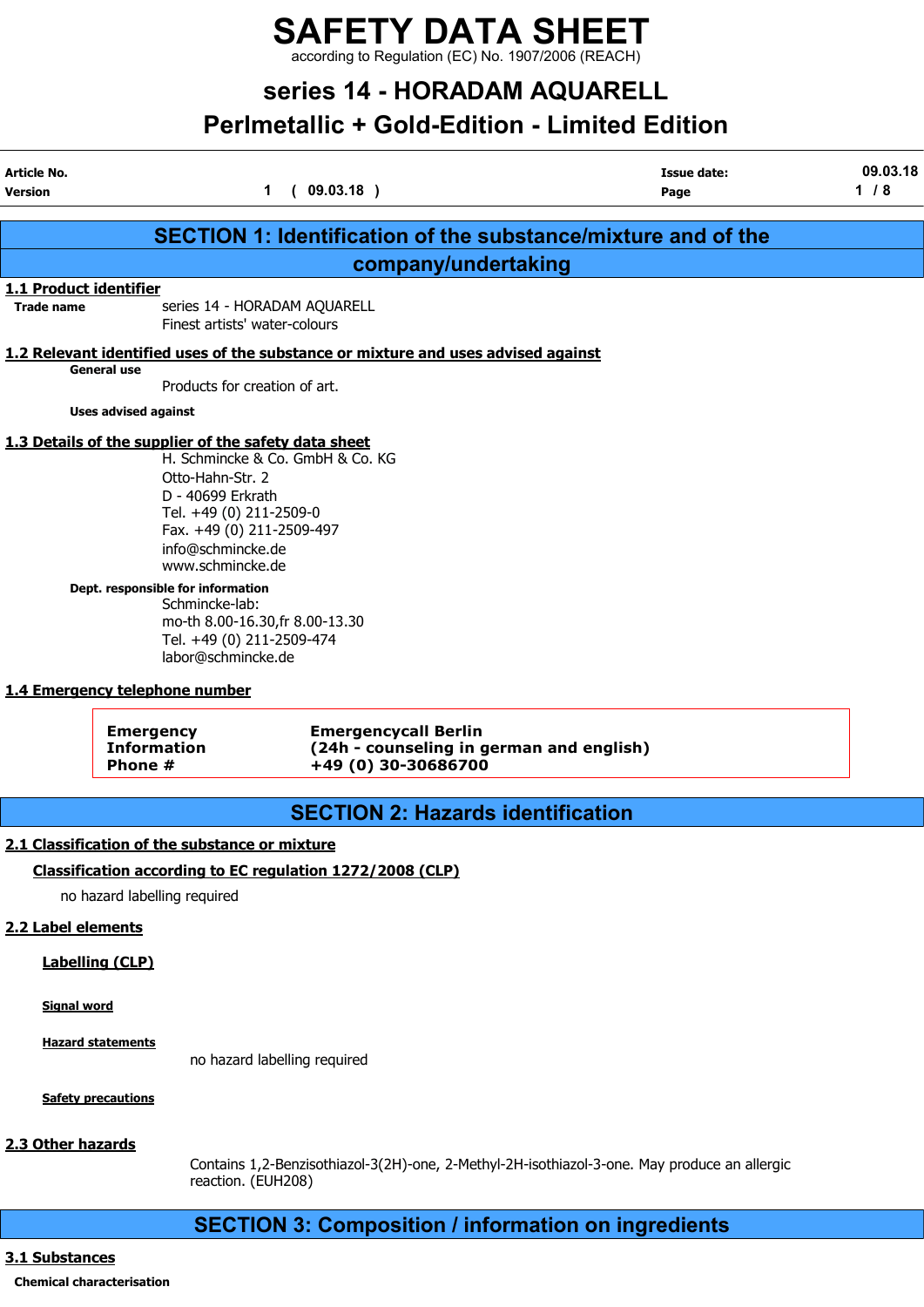# series 14 - HORADAM AQUARELL Perlmetallic + Gold-Edition - Limited Edition

| Article No.                                                                                                                            |             |                                                                                                                                                         | <b>Issue date:</b> | 09.03.18 |
|----------------------------------------------------------------------------------------------------------------------------------------|-------------|---------------------------------------------------------------------------------------------------------------------------------------------------------|--------------------|----------|
| <b>Version</b>                                                                                                                         | $\mathbf 1$ | (09.03.18)                                                                                                                                              | Page               | $2/8$    |
| pigment<br>gum arabic<br>Water                                                                                                         |             |                                                                                                                                                         |                    |          |
| CAS-Number<br>EINECS / ELINCS / NLP<br>EU index number<br>Customs tariff number<br>REACH registration No.<br>RTECS-no.<br>Hazchem-Code |             |                                                                                                                                                         |                    |          |
| CI-Number                                                                                                                              |             | yellow light pearl - p.p., PY3<br>yellow pearl - p.p., PY83<br>red pearl - p.p., PR112<br>magenta pearl - p.p., PR184                                   |                    |          |
|                                                                                                                                        |             | violet pearl - p.p., PV23<br>blue pearl - p.p., PB60<br>cyan blue pearl - p.p., PB15:3                                                                  |                    |          |
|                                                                                                                                        |             | green pearl bluish - p.p., PG7<br>green pearl - p.p., PG36<br>ochre pearl - p.p., PY42<br>brown pearl reddish - p.p., PBr25<br>black pearl - p.p., PBk7 |                    |          |
|                                                                                                                                        |             | rose gold - p.p.<br>red gold - p.p.<br>yellow gold - p.p.                                                                                               |                    |          |
|                                                                                                                                        |             | antique gold - p.p.<br>light gold - p.p.<br>white gold - p.p.                                                                                           |                    |          |
|                                                                                                                                        | ×.          | $p.p. = perlescent pigment$                                                                                                                             |                    |          |
| 3.2 Mixtures                                                                                                                           |             |                                                                                                                                                         |                    |          |
|                                                                                                                                        |             |                                                                                                                                                         |                    |          |

Additional information

SECTION 4: First aid measures

### 4.1 Description of first aid measures

### General information

No risks worthy of mention.

### In case of inhalation

No special measures are required. If you feel unwell, seek medical advice (show the label where possible).

### In case of skin contact

Thoroughly wash skin with soap and water. Seek medical attention if irritation persists.

### After eye contact

In case of contact with eyes, rinse immediately with plenty of flowing water for 10 to 15 minutes holding eyelids apart. Seek medical attention if irritation persists.

### After swallowing

Rinse mouth with water. Let water be drunken in little sips (dilution effect). Get medical advice/attention if you feel unwell.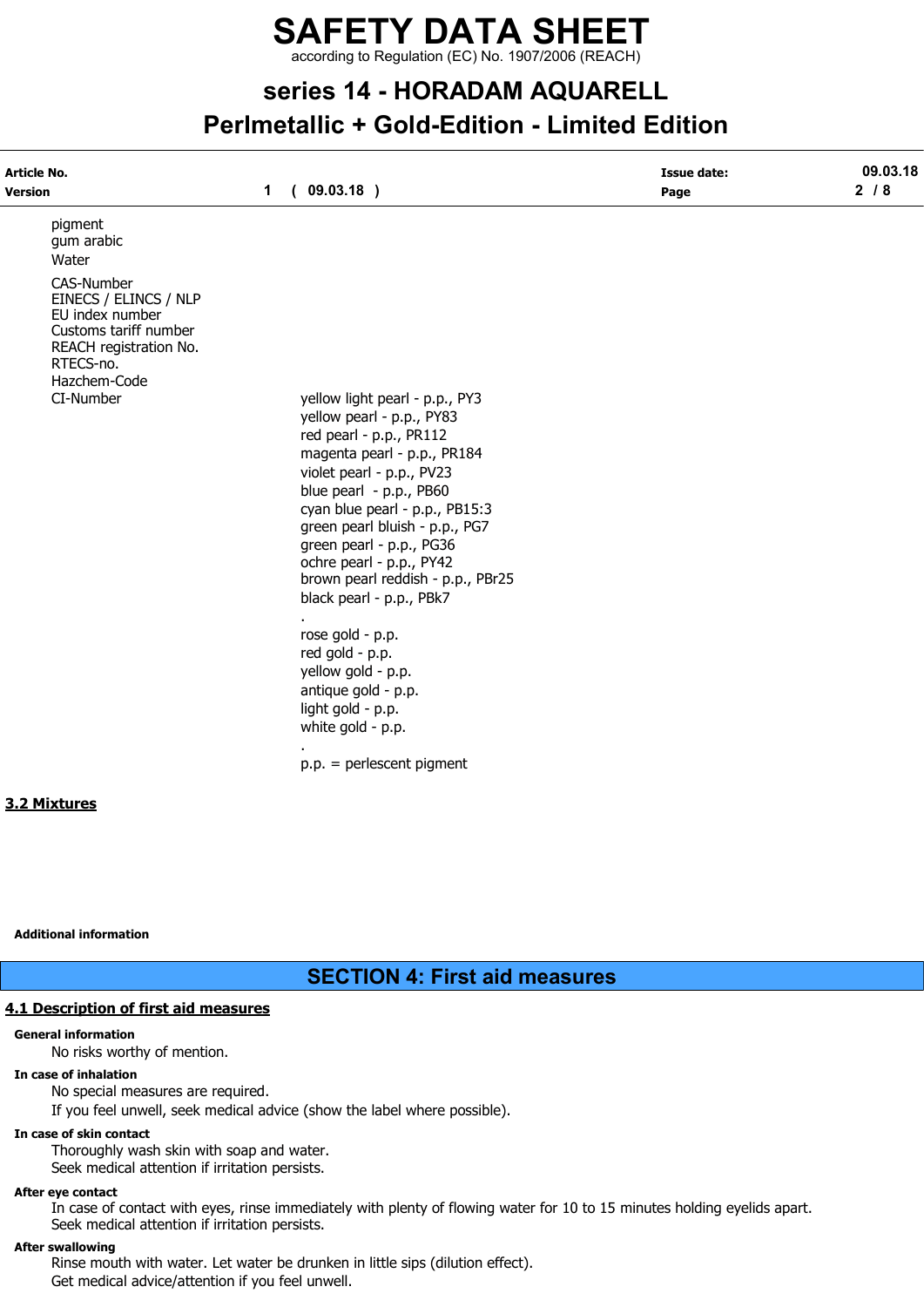# series 14 - HORADAM AQUARELL Perlmetallic + Gold-Edition - Limited Edition

| Article No. |          | Issue date: | 09.03.18 |
|-------------|----------|-------------|----------|
| Version     | 09.03.18 | Page        | -        |

### 4.2 Most important symptoms and effects, both acute and delayed

### 4.3 Indication of any immediate medical attention and special treatment needed

### SECTION 5: Firefighting measures

### 5.1 Extinguishing media

Suitable extinguishing media

Product is non-combustible. Extinguishing materials should therefore be selected according to surroundings.

Extinguishing media which must not be used for safety reasons water Full water jet

### 5.2 Special hazards arising from the substance or mixture

In case of fire may be liberated: Carbon monoxide and carbon dioxide

### 5.3 Advice for firefighters

Special protective equipment for firefighters

Additional information

SECTION 6: Accidental release measures

### 6.1 Personal precautions, protective equipment and emergency procedures

Avoid contact with skin, eyes, and clothing.

### 6.2 environmental precautions

Discharge into the environment must be avoided.

### 6.3 Methods and material for containment and cleaning up

Methods for cleaning up

Take up mechanically. Wash spill area with plenty of water.

### Additional information

### 6.4 Reference to other sections

Dispose of waste according to applicable legislation. refer to section 13

SECTION 7: Handling and storage

### 7.1 Precautions for safe handling

Advices on safe handling

Handle in accordance with good industrial hygiene and safety practice.

### Precautions against fire and explosion

### 7.2 Conditions for safe storage, including any incompatibilities

Requirements for storerooms and containers Keep container tightly closed.

### Hints on joint storage

Storage class Further details storage temperature: 5 - 30 °C Protect from moisture contamination.

### 7.3 Specific end use(s)

No special measures necessary if stored and handled as prescribed.

### SECTION 8: Exposure controls/personal protection

### 8.1 Control parameters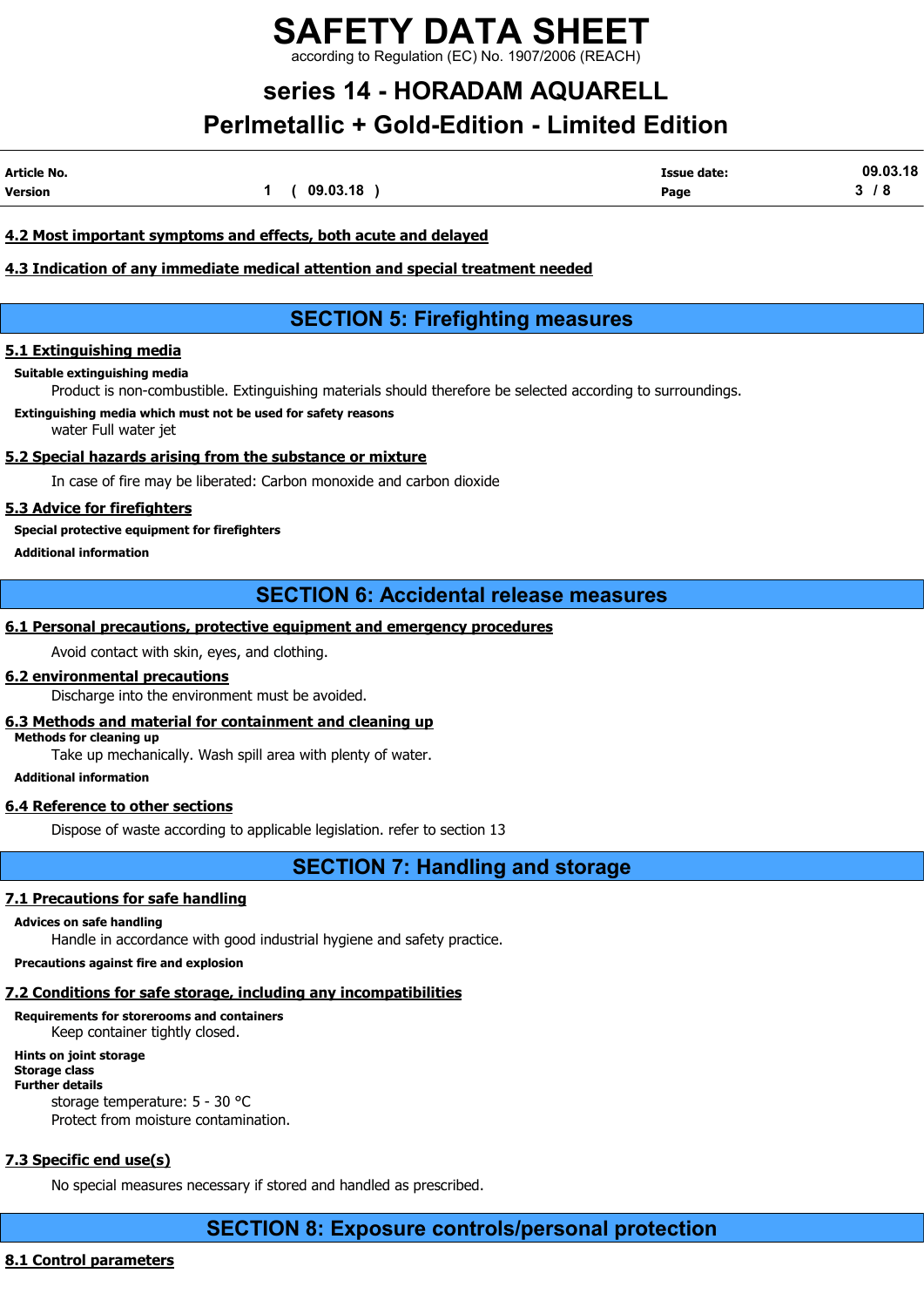# SAFETY DATA SHEET

according to Regulation (EC) No. 1907/2006 (REACH)

## series 14 - HORADAM AQUARELL Perlmetallic + Gold-Edition - Limited Edition

| <b>Article No.</b> |          | <b>Issue date:</b> | 09.03.18 |
|--------------------|----------|--------------------|----------|
| <b>Version</b>     | 09.03.18 | Page               | - 0      |
|                    |          |                    |          |

### 8.2 Exposure controls

### Occupational exposure controls

Respiratory protection

With the formation of dust, use a dust mask.

#### Hand protection

Protect skin by using skin protective cream.

Eye protection

Goggles

Body protection

Wear suitable protective clothing. Wash contaminated clothing prior to re-use.

General protection and hygiene measures After work, wash hands and face.

### SECTION 9: Physical and chemical properties

### 9.1 information on basic physical and chemical properties

| <u>1 miormation on basic physical and chemical properties</u><br>Form | solid / pasty    |      |      |       |
|-----------------------------------------------------------------------|------------------|------|------|-------|
| Colour                                                                | pigmented        |      |      |       |
| <b>Odour</b>                                                          | almost odourless |      |      |       |
|                                                                       |                  | min  | max  |       |
| Initial boiling point and                                             |                  |      |      |       |
| boiling range                                                         |                  |      |      |       |
| <b>Melting point/freezing point</b>                                   |                  |      |      |       |
| Flash point/flash point range                                         |                  |      |      |       |
| <b>Flammability</b>                                                   |                  |      |      |       |
| <b>Ignition temperature</b>                                           |                  |      |      |       |
| <b>Auto-ignition temperature</b>                                      |                  |      |      |       |
| <b>Explosion limits</b>                                               |                  |      |      |       |
| <b>Refraction index</b>                                               |                  |      |      |       |
| Partition coefficient: n-octanol/water<br><b>Danger of explosion</b>  |                  |      |      |       |
| <b>Vapour pressure</b>                                                |                  |      |      |       |
| <b>Density</b>                                                        |                  | max. | 1,25 | 20 °C |
|                                                                       |                  | kg/l |      |       |
| <b>PH</b> value                                                       |                  | 4    | 6,5  |       |
|                                                                       |                  |      |      |       |
| <b>Viscosity dynamic of</b>                                           |                  |      |      |       |
| Viscosity dynamic up to                                               |                  |      |      |       |
|                                                                       |                  |      |      |       |

Viscosity kinematic of Viscosity kinematic up to

### 9.2 Other information

### SECTION 10: Stability and reactivity

### 10.1 Reactivity

No hazardous reaction when handled and stored according to provisions.

### 10.2 Chemical stability

Product is stable under normal storage conditions.

### 10.3 Possibility of hazardous reactions

### 10.4 Conditions to avoid

frost and heat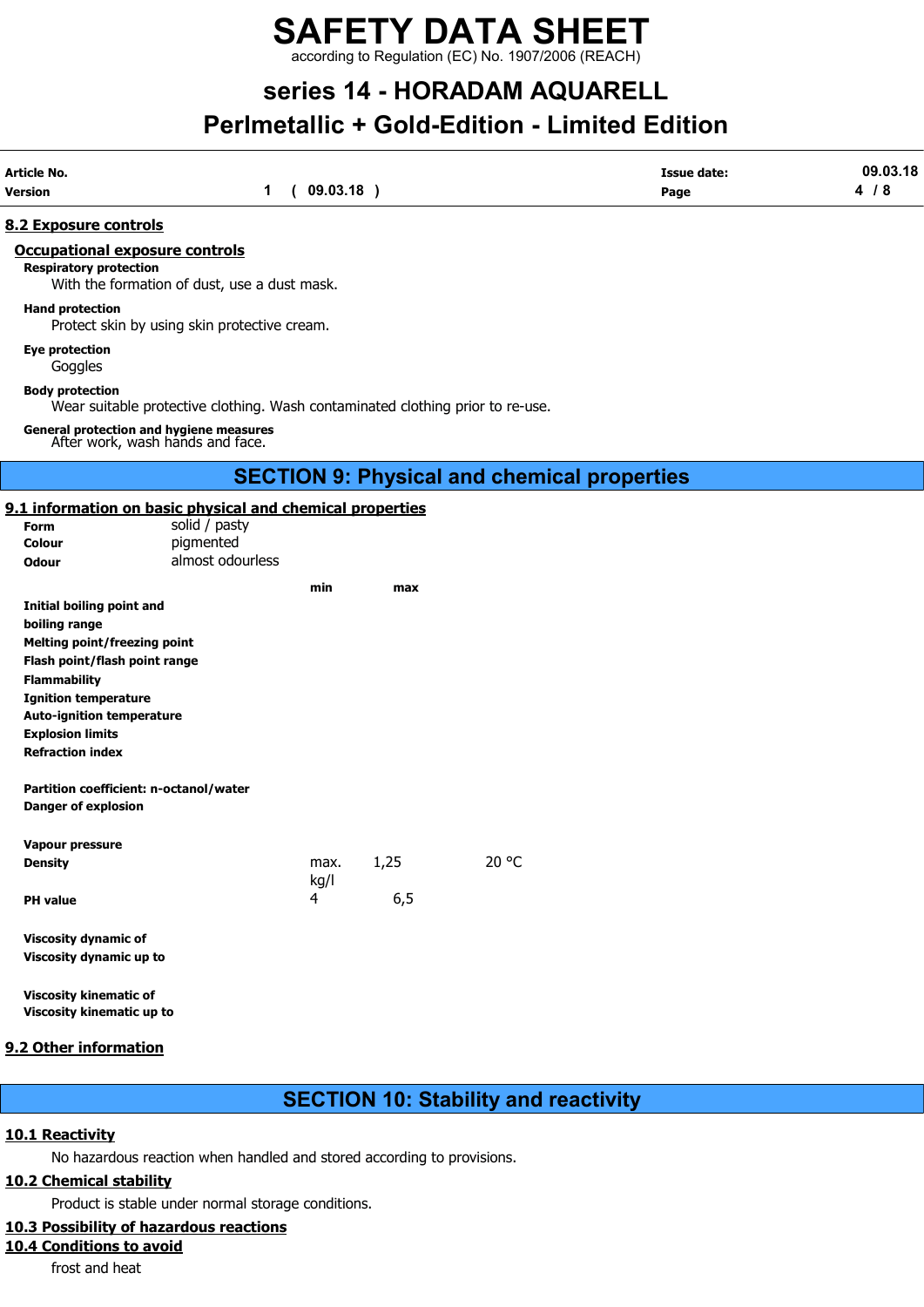# SAFETY DATA SHEET

according to Regulation (EC) No. 1907/2006 (REACH)

## series 14 - HORADAM AQUARELL Perlmetallic + Gold-Edition - Limited Edition

| Article No.    |          | <b>Issue date:</b> | 09.03.18 |
|----------------|----------|--------------------|----------|
| <b>Version</b> | 09.03.18 | Page               | -0       |

### 10.5 Incompatible materials

strong acids oxidizing agents Strong alkali

### 10.6 Hazardous decomposition products

No known hazardous decomposition products.

### SECTION 11: Toxicological information

#### 11.1 Information on toxicological effects

Acute toxicity

No data available

In case of inhalation

No data available

### After swallowing

No data available In case of skin contact No data available

After eye contact No data available

### Practical experience

General remarks

Toxicological tests

SECTION 12: Ecological information

### 12.1 Toxicity

Aquatic toxicity Water Hazard Class 2 WGK catalog number General information

### 12.2 Persistence and degradability

Further details Product is partially biodegradable. Oxygen demand

### 12.3 Bioaccumulative potential

Bioconcentration factor (BCF) Partition coefficient: n-octanol/water

12.4 Mobility in soil No data available

### 12.5 Results of PBT and vPvB assessment

No data available

### 12.6 Other adverse effects

General information

### Ecotoxicological effects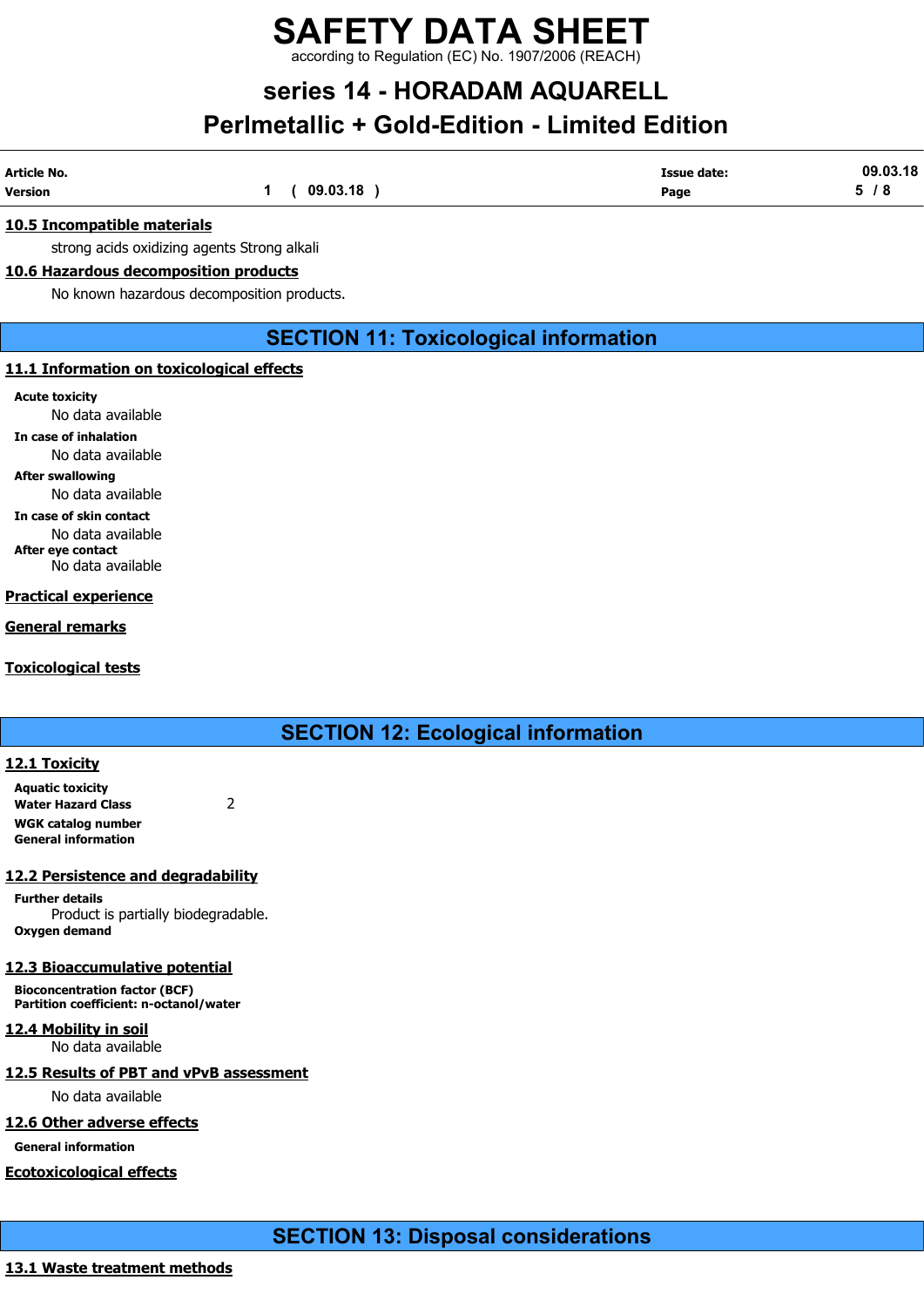# SAFETY DATA SHEET

according to Regulation (EC) No. 1907/2006 (REACH)

## series 14 - HORADAM AQUARELL Perlmetallic + Gold-Edition - Limited Edition

| Article No. |                | <b>Issue date:</b> | 09.03.18 |
|-------------|----------------|--------------------|----------|
| Version     | 1 ( 09.03.18 ) | Page               | 6/8      |

#### **Product**

Waste key number Recommendation

080112 080112 waste paint and varnish other than those mentioned in 080111

### Contaminated packaging Waste key number

Recommendation

### Additional information

SECTION 14: Transport information

### 14.1 UN number

### 14.2 UN proper shipping name

ADR, ADN No dangerous good in sense of these transport regulations. IMDG, IATA

### 14.3 Transport hazard class(es)

ADR, ADN IMDG IATA

### 14.4 Packing group

### 14.5 Environmental hazards

Marine Pollutant - IMDG Marine Pollutant - ADN

### 14.6 Special precautions for user

### Land transport

Code: ADR/RID Kemmler-number Hazard label ADR Limited quantities Contaminated packaging: Instructions Contaminated packaging: Special provisions Special provisions for packing together Portable tanks: Instructions Portable tanks: Special provisions Tank coding Tunnel restriction Remarks EQ Special provisions

### Inland waterway craft

Hazard label Limited quantities Transport permitted Equipment necessary Ventilation Remarks EQ Special provisions

### Sea transport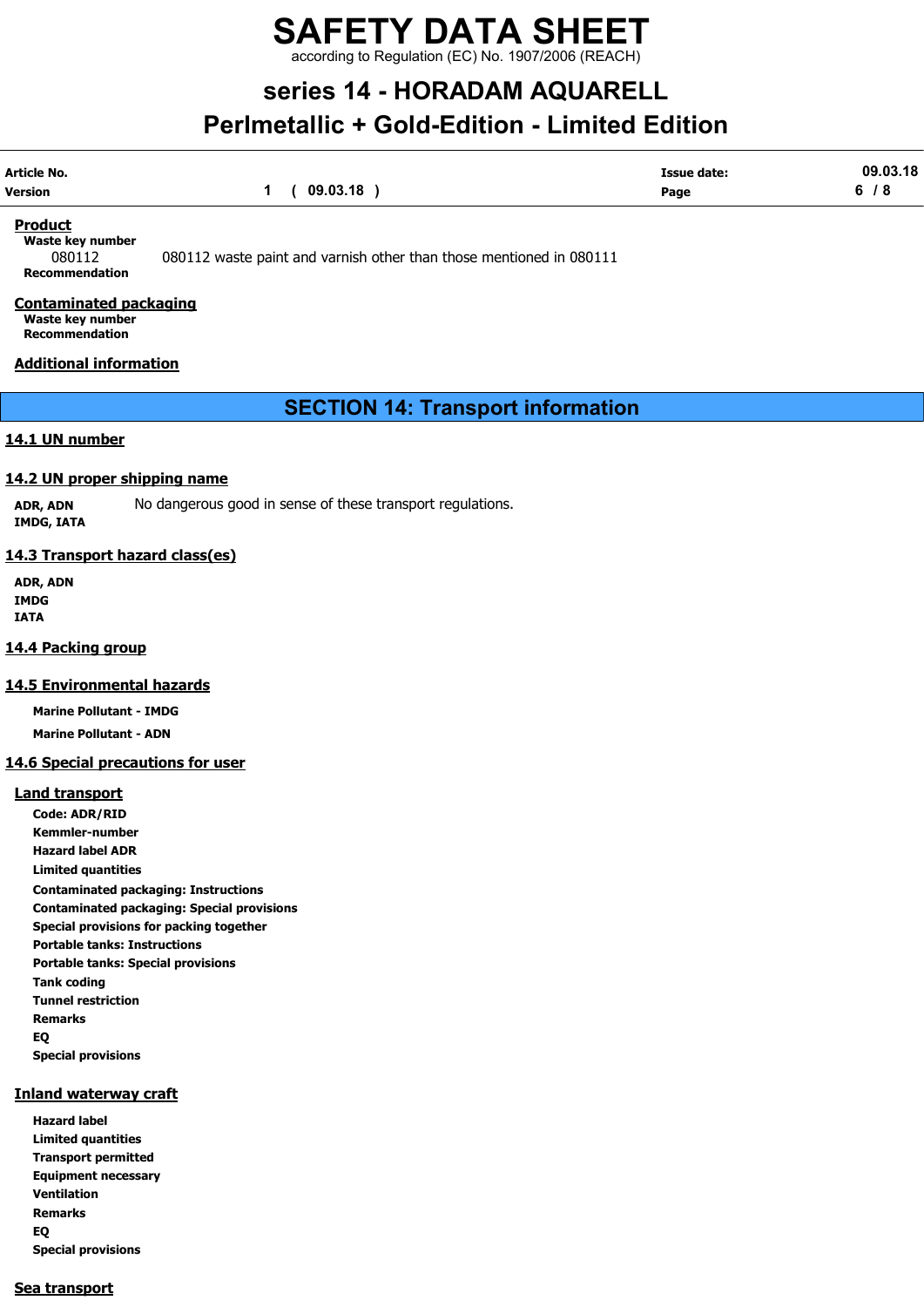## series 14 - HORADAM AQUARELL Perlmetallic + Gold-Edition - Limited Edition

| Article No.    |          | Issue date: | 09.03.18                 |
|----------------|----------|-------------|--------------------------|
| <b>Version</b> | 09.03.18 | Page        | $\overline{\phantom{a}}$ |
|                |          |             |                          |

EmS

Special provisions Limited quantities Contaminated packaging: Instructions Contaminated packaging: Special provisions IBC: Instructions IBC: Provisions Tank instructions IMO Tank instructions UN Tank instructions Special provisions Stowage and segregation Properties and observations Remarks EQ

### Air transport

| Hazard                      |
|-----------------------------|
| Passenger                   |
| Passenger LQ                |
| Cargo                       |
| ERG                         |
| <b>Remarks</b>              |
| EQ                          |
| <b>Special Provisioning</b> |

### 14.7 Transport in bulk according to Annex II of MARPOL 73/78 and the IBC Code

No data available

SECTION 15: Regulatory information

### 15.1 Safety, health and environmental regulations/legislation specific for the substance or mixture

### National regulations

### Europe

Contents of VOC [%] 0 Contents of VOC  $[g/L]$ Further regulations, limitations and legal requirements

### **Germany**

Storage class Water Hazard Class 2 WGK catalog number Incident regulation Information on working limitations Further regulations, limitations and legal requirements

### **Denmark**

Further regulations, limitations and legal requirements

### **Hungary**

Further regulations, limitations and legal requirements

### Great Britain

Further regulations, limitations and legal requirements